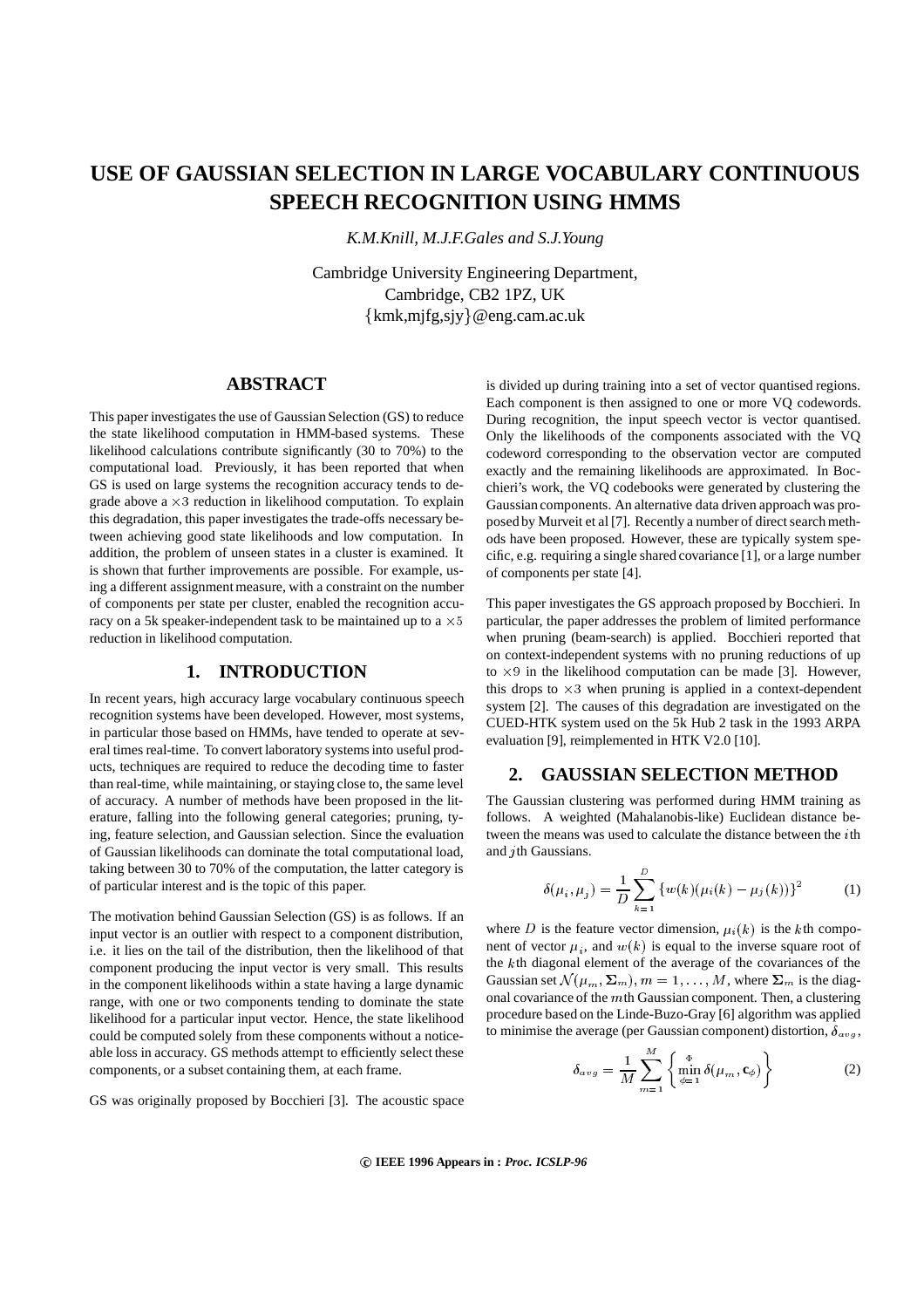where  $M$  is the number of Gaussian components in the model set,  $\Phi$  is the number of clusters (pre-defined), and  $\mathbf{c}_{\phi}$  is the centre (codeword) of the  $\phi$ th cluster  $\chi_{\phi}$ ,

$$
\mathbf{c}_{\phi} = \frac{1}{size(\chi_{\phi})} \sum_{m \in \chi_{\phi}} \mu_m, \phi = 1, \dots, \Phi
$$
 (3)

The clusters produced by the above process are disjoint. If used in recognition, errors are likely since the likelihood of some Gaussians close to the input feature vector but not in the selected cluster will be excluded from the full computation. To avoid this, clusters share Gaussians as follows. Given a threshold  $\Theta \gg 1$ , an input feature vector,  $\mathbf{o}$ , is said to fall on the tail of the  $m$ th Gaussian if

$$
\frac{1}{D} \sum_{i=1}^{D} \frac{(o(i) - \mu_m(i))^2}{\sigma_m^2(i)} > \Theta
$$
 (4)

where  $\sigma_m^2(i)$  is the *i*th diagonal element of  $\Sigma_m$ . Thus, if the cluster centroid is taken to be a typical input feature vector the neighbourhood,  $\nu_{\phi}$ , of codeword  $\mathbf{c}_{\phi}$ , can be defined as consisting of all Gaussians such that [3]

$$
G(\mu_m, \Sigma_m) \in \nu_{\phi} \quad \text{if } f \quad \frac{1}{D} \sum_{i=1}^D \frac{(c_{\phi}(i) - \mu_m(i))^2}{\sigma_{avg}^2(i)} \leq \Theta \qquad (5) \qquad \textbf{3.1.}
$$

where  $\sigma_{avg}^2(i)$  is the *i*th diagonal element of the matrix of the average covariance of the full Gaussian set. The use of  $\sigma_{avg}^2(i)$  in the criterion is preferred to  $\sigma_m^2(i)$  since the individual variance estimates are often noisy.

The *weighted* distance measure in equation 5 takes no account of the variance of the cluster, so some clusters grow too large. An alternative, *class-weighted*, distance measure was therefore implemented, where the neighbourhood of codeword,  $\mathbf{c}_{\phi}$ , consists of the Gaussians such that

$$
G(\mu_m, \Sigma_m) \in \nu_{\phi} \quad \text{if} \quad f \quad \frac{1}{D} \sum_{i=1}^{D} \frac{(c_{\phi}(i) - \mu_m(i))^2}{\sqrt{(\sigma_{avg}^2(i)\sigma_{cg}^2(i))}} \leq \Theta \quad (6)
$$

where  $\sigma_{c_{A}}^{2}(i)$  is the *i*th diagonal element of the cluster centroid covariance,  $\Sigma_{\mathbf{c}_{\phi}} = 1/size(\chi_{\phi}) \sum_{m \in \chi_{\phi}} \Sigma_m$ .

During recognition, the appropriate neighbourhood is selected by determining the cluster centroid,  $c_i$ , which minimises the weighted (Mahalanobis-like) Euclidean distance to the observation vector,  $\mathbf{o}(t)$ , at time t,

$$
\mathbf{c}_i = \min_{\phi=1}^{\Phi} \delta(\mathbf{o}(t), \mathbf{c}_{\phi})
$$
 (7)

Each state likelihood is calculated by exactly determining the log likelihoods of components within the selected cluster and approximating, by a discrete value, the other components. The reduction in computation of the Gaussians, the computation fraction,  $C$ , is defined as

$$
C = \frac{G_{new} + VQ_{comp}}{G_{full}}\tag{8}
$$

where  $G_{new}$ ,  $G_{full}$  are the average number of Gaussians calculated per frame in the GS and full system respectively, and  $VQ_{comp}$  the number of computations required to calculate the VQ index.

The choice of  $\Theta$  in equation 6 controls the average size of the Gaussian neighbourhoods. Efficiency improves with reductions in  $\Theta$ because fewer Gaussian likelihoods have to be computed during recognition. However, there is a trade-off with the recognition accuracy. For states with at least one component assigned to a selected cluster, errors can occur if some components that make a significant contribution to a state likelihood are not contained in that cluster. The state likelihood is likely to be poorly approximated in this case. Further errors can occur due to 'state flooring'. When no components from a state are assigned to the selected cluster the state likelihood is simply given a discrete approximate value, i.e. it is floored. Since it is possible for an input vector to be an outlier with respect to all the component distributions of a state on the optimal path, the state flooring chosen can be crucial to maintaining accuracy. This is investigated in the next section.

A good cluster assignment is therefore one which assigns all, or most of, the components that contribute significantly to state likelihoods for that region of acoustic space, while assigning as few non-contributing components as possible.

# **3. EXPERIMENTAL RESULTS**

#### **3.1. Experimental Setup**

The November 1993 ARPA WSJ evaluation Hub 2 task consists of a 5k word closed vocabulary, with a standard bigram language model provided by Lincoln Labs, the 5K Closed NVP bigram. Pronunciations were taken from the Dragon Wall Street Journal Pronunciation Lexicon version 2.0 with some locally generated additions and corrections.

 $\frac{1}{\sqrt{15}} \leq \Theta$  (6) silence models. All the speech phone models had three emitting The experiments reported here used the HMM model set trained for the Hub 2 task. This set consists of continuous mixture density, 8 mixture component, tied state, word-internal triphone HMMs corresponding to a 44 base phone set plus silence and optional inter-word states, and a strictly left-to-right topology. Acoustic features are 12 MFCCs and log energy plus first and second derivatives (total 39 dimensions). State tying was performed using a decision-tree based algorithm. More details may be found in [9]. The decoding was performed using the HTK V2.0 tool HVite [10].

> HTK V2.0 [10] was also used to build the GS codebooks. The codebooks were flat with 256 codewords. A standard flat search wasimplemented to eliminate effects of codebook search errors from the results (faster methods such as [8] can reduce the search cost to a few percent relative to the standard full search). Results are given for both lattice rescoring and full recognition experiments. The former were performed for speed of execution, and serve to illustrate the general behaviour. Since the codebook search is disproportionate to the search-space of the lattices, reductions in computation are only considered in terms of the percentage of component likelihoods computed with GS with respect to the none GS lattice system. These percentages tend to be slightly high with respect to the actual reductions that can be achieved in the full recognition system. For this full system, computation reduction is presented using the computation fraction defined in equation 8.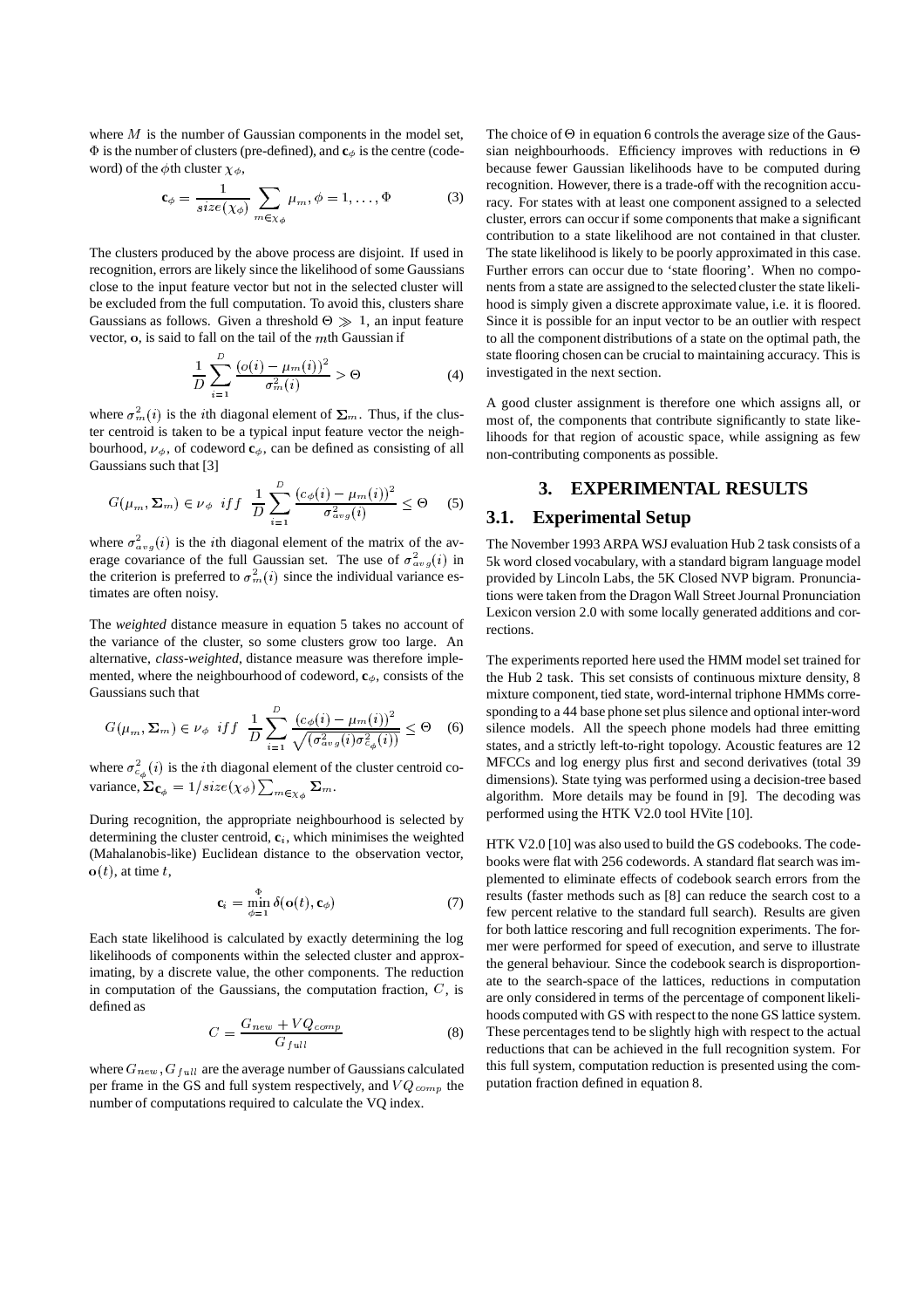### **3.2. Gaussian To Cluster Assignment**



**Figure 1:** Word error against % component likelihoods calculated per frame for weighted and class-weighted assignment measures at tail thresholds  $\{1.0, 1.3, 1.6, 1.9, 2.2\}$  using lattice rescoring.

It was previously reported that a cluster class-based ("*classweight*") distance measure improved the assignment of components to cluster neighbourhoods compared to a standard average weighted distance measure on a SD word-spotting task [5]. Figure 1 shows that this holds for a speaker-independent LVCSR task. All further results are, therefore, presented using the class-weighted measure.

#### **3.3. State Flooring**

From figure 1, it can be seen that the class-weighted system accuracy matches the non-GS system for tail thresholds of 1.6 and above. Even at these thresholds the choice of approximate log likelihood for components outside the frame cluster was found to be important. If the likelihood is too small reasonable paths may be killed, whereas poor paths may remain within the search space if the likelihood is too large. The choice of approximation is especially sensitive when no components from a state belong to the selected cluster so 'state flooring' occurs. A good approximate log likelihood score was found empirically.

To test whether the GS performance degrades below the 1.6 tail threshold due to the state likelihoods of components within a selected cluster being poorly determined or due to state flooring, the 1.3 system was run as follows. If no components from a state belonged to the VQ codeword at a particular frame then the true likelihood of that state was computed. Otherwise, the state likelihood was computed only from those components lying within the codeword cluster. With this approach, the 1.3 system was able to attain the standard system accuracy. This indicates that a significant part of the failing of the lower thresholds is due to state flooring.

As a very basic solution, each cluster was forced to contain at least one component from each state. If no componentsfrom a state met the tail threshold, then the closest component to the cluster centroid from that state was assigned to the cluster. Since no states were floored no approximations were required for the components outside the cluster. Under this constraint, word error rates close to the standard system (12.69%) were observed throughout the tail threshold range, but at the cost of an increase in the number of components calculated, as shown in table 1.

| Tail | Standard GS |       | Min 1 CSC |       |  |
|------|-------------|-------|-----------|-------|--|
|      | % Lhood     | Word  | % Lhood   | Word  |  |
|      | calc        | error | calc      | error |  |
| 1.0  | 13.17       | 18.17 | 23.37     | 13.07 |  |
| 1.3  | 22.55       | 13.89 | 30.31     | 12.88 |  |
| 1.6  | 33.08       | 12.80 | 38.77     | 12.72 |  |

**Table 1:** Word error against % component likelihoods calculated per frame for the standard GS system and for GS with at least one component per state per codeword (CSC) at assignment tail thresholds of  $\{1.0, 1.3, 1.6\}$  using lattice rescoring.

## **3.4. Constrained Gaussian Selection**

The good performance at tail thresholds of 1.6 and above is achieved at the expense of excess computation. Examination of the cluster sets at these thresholds showed that many clusters contained several components from the same state. This is in contradiction with the motivation behind GS, namely that the state likelihood calculation is dominated by one or two components, implying that some unnecessary computation is being performed. As a first, simple, solution to this problem the number of CSC was limited to a fixed number,  $S$ . If more than  $S$  components from a state satisfied the tail threshold then the closest  $S$  components to the codeword centroid were assigned to that cluster.

In addition, the results in table 1 suggest that most of the dominant likelihoods required for exact computation in a cluster lie within the 1.3 tail threshold, with the remaining important components in the region from a tail of 1.3 to 1.9. Thus, a dual ring CSC constraint was applied. In this, the number of CSC was constrained at an inner tail threshold, as in the single ring approach, and between the inner tail and an outer tail threshold. Approximating the components outside the cluster with a discrete log likelihood (since some states were floored), the results shown in table 2 were obtained.

| Approach    | Inner | Max        | Outer | Max        | Comp Fr | Word  |
|-------------|-------|------------|-------|------------|---------|-------|
|             | tail  | <b>CSC</b> | tail  | <b>CSC</b> |         | error |
| Standard    |       |            |       |            | 100.0   | 12.72 |
| Standard GS | 1.6   |            |       |            | 24.1    | 12.75 |
| Single ring | 1.6   | 4          |       |            | 18.4    | 12.88 |
|             | 1.9   | 3          |       |            | 20.3    | 12.88 |
|             | 1.9   | 4          |       |            | 24.3    | 12.46 |
| Double ring | 1.3   | 4          | 1.6   |            | 17.7    | 12.69 |
|             | 1.3   |            | 1.9   |            | 20.4    | 12.54 |
| Min 1 CSC   | 1.3   |            |       |            | 24.9    | 12.94 |

**Table 2:** Word error against computation fraction for full recognition pass using: standard system, standard class-weight, and classweighted system with one or two ring constraints on the maximum number of CSC, and with a minimum of 1 CSC.

Table 2 shows that a  $\times$  4 reduction in computation was achieved using the standard class-weighted measure without loss in accuracy. Further reductions were achieved without loss in accuracy by applying a single maximum constraint of 4 CSC at a tail of 1.6 or 3 CSC at a tail of 1.9. Tighter constraints led to a drop in performance due to the sub-optimal selection of the components. For example, input vectors at the centre and edge of a cluster are likely to be best